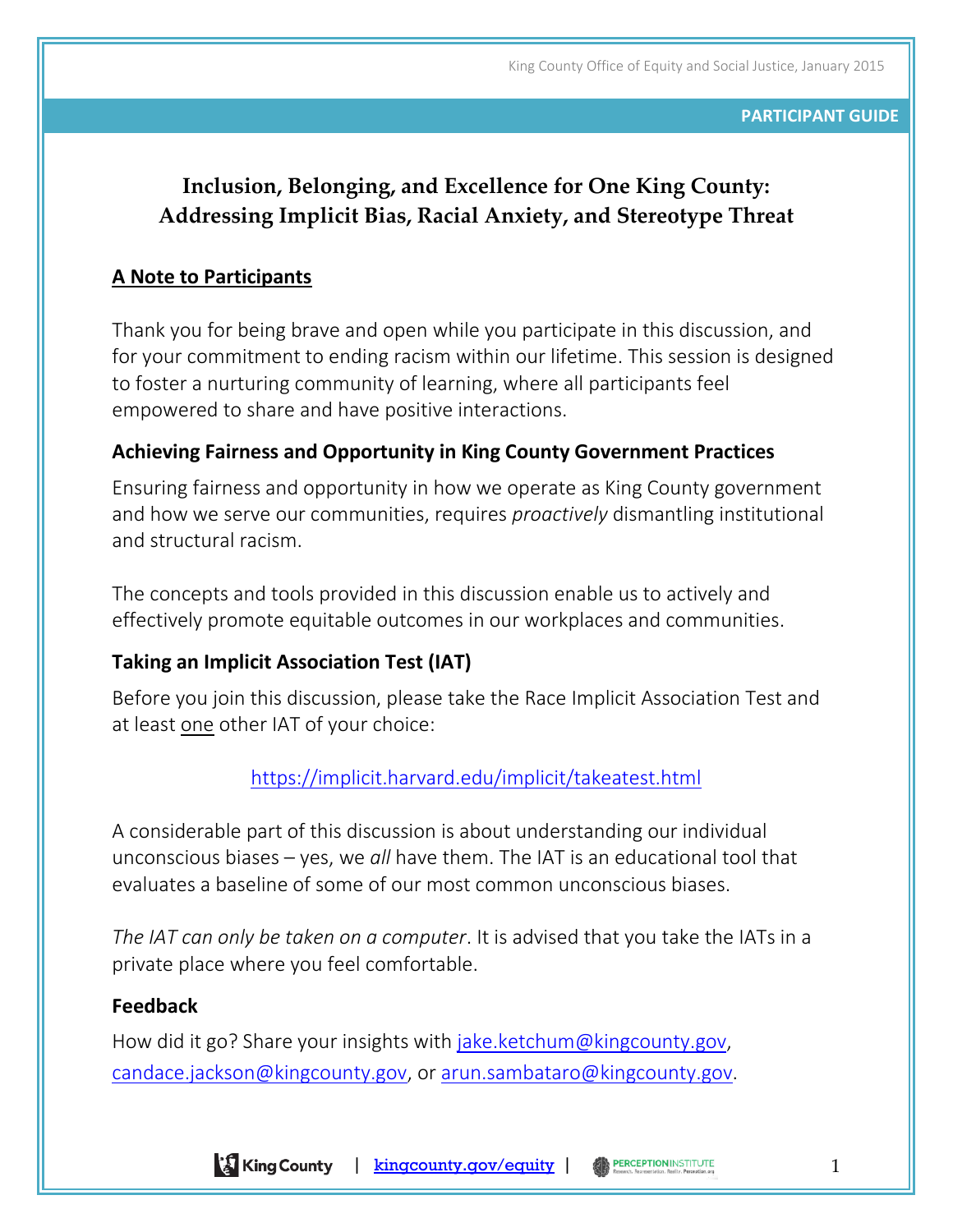# **Inclusion, Belonging, and Excellence for One King County: Addressing Implicit Bias, Racial Anxiety, and Stereotype Threat**

**Participant Guide\*** Total time = 90 minutes

#### **Part 1: Getting Started (15 minutes)**

**Purpose:** Achieve King County Equity and Social Justice foundational practice of "fostering an organizational culture that promotes fairness and opportunity."†

#### **Discussion Goals**

- 1. Understand the concept of implicit bias and begin to identify our individual biases.
- 2. Learn how we experience racial anxiety and stereotype threat, and how these experiences impact our workplace and community interactions.
- 3. Discuss ways to mitigate implicit bias at decision points:
	- $\bullet$  Hiring

 $\overline{a}$ 

- Work relationships
- Policy (drafting, interpretation, implementation)
- Community engagement
- Customer service
- Personnel supervision

<sup>†</sup> King County Ordinance 16948. October 2010 (Pg. 4, Line 80.)



<sup>\*</sup> Revised by Rachel Godsil from Within Our Lifetime Facilitator Guide created by Patrick L. Scully, Ph.D. Clearview Consulting, LLC. Adapted for King County Equity and Social Justice.

For more information, see http://www.withinourlifetime.net/Blog/index.html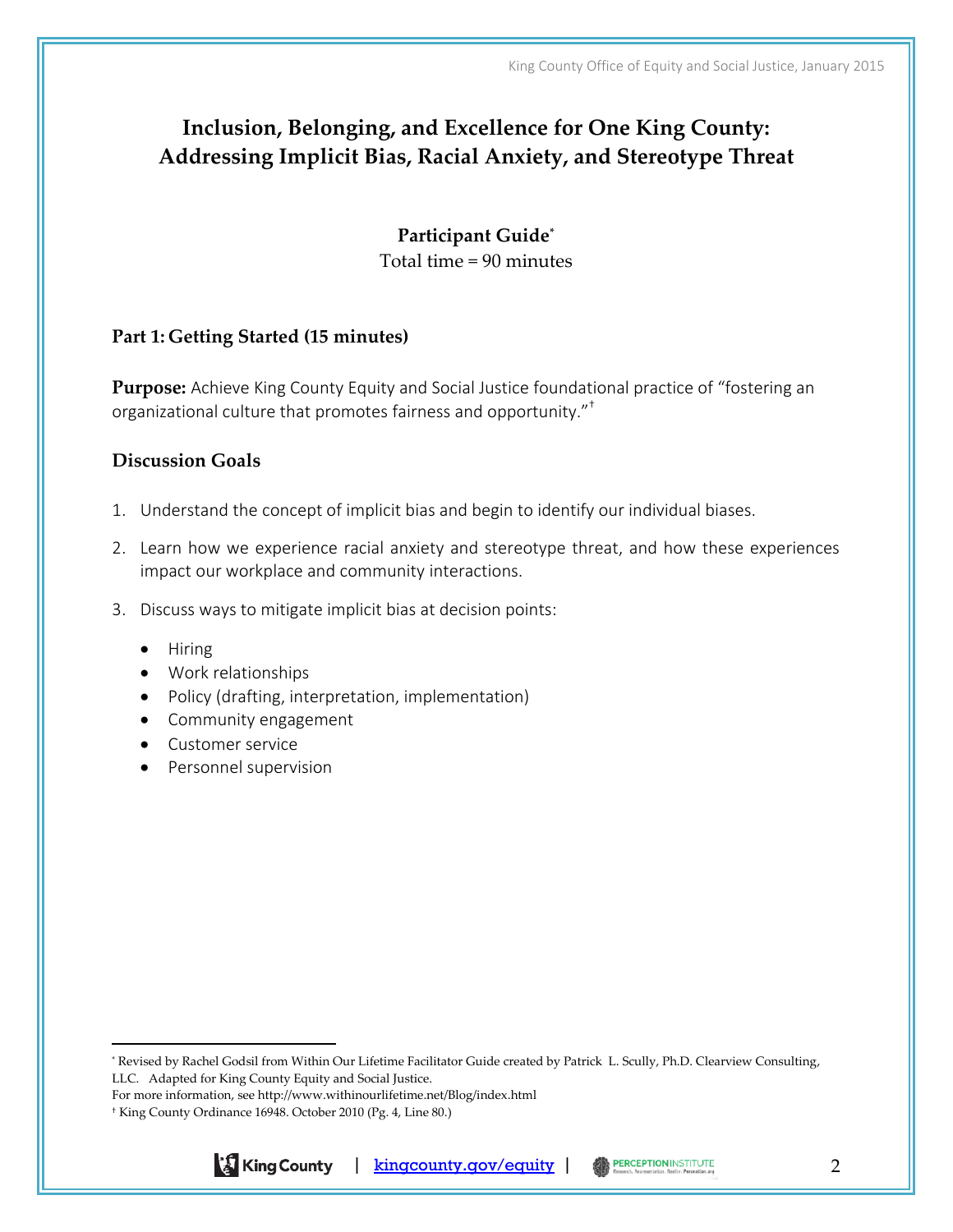**Guidelines for Multicultural Interactions** (by Laurin Mayeno and Elena Featherston, 2006, adapted from VISIONS, Inc.)

**Be present…** Bring your full attention to the process. Acknowledge anything that you need to let go of in order to be present.

**Try on new ideas, perspectives…** Be willing to open up to new territory and break through old patterns. Remember, "try on" is not the same as "take on."

It's OK to disagree... Avoid attacking, discounting or judging the beliefs and views of others. Instead, welcome disagreement as an opportunity to expand your world.

**Confidentiality…** It helps to remember that the story belongs to the teller.

**Step up, step back…** Be aware of sharing space in the group. Respect the different rhythms in the room; it is ok to be with silence.

**Self-awareness…** Respect and connect to your thoughts, feelings and reactions in the process. Monitor the content, the process and yourself.

**Check out assumptions…** This is an opportunity to learn more about yourself and others; do not "assume" you know what is meant by a communication especially when it triggers you – ask questions.

**Practice "both/and" thinking…** Making room for more than one idea at a time means appreciating and valuing multiple realities.

Intent is different from impact... and both are important. It is also important to own our ability to have a negative impact in another person's life despite our best intention.

**Listen deeply…** Listen with intent to hear, listen for the entire content and what is behind the words. Engage heart and mind -- listen with alert compassion.

**Speak from the "I…** is speaking from one's personal experience rather than saying "we," it allows us to take ownership of thoughts, feelings and actions.

#### **Instructions for Participants**

*Around your table/group, share what you hope to get out of this discussion.*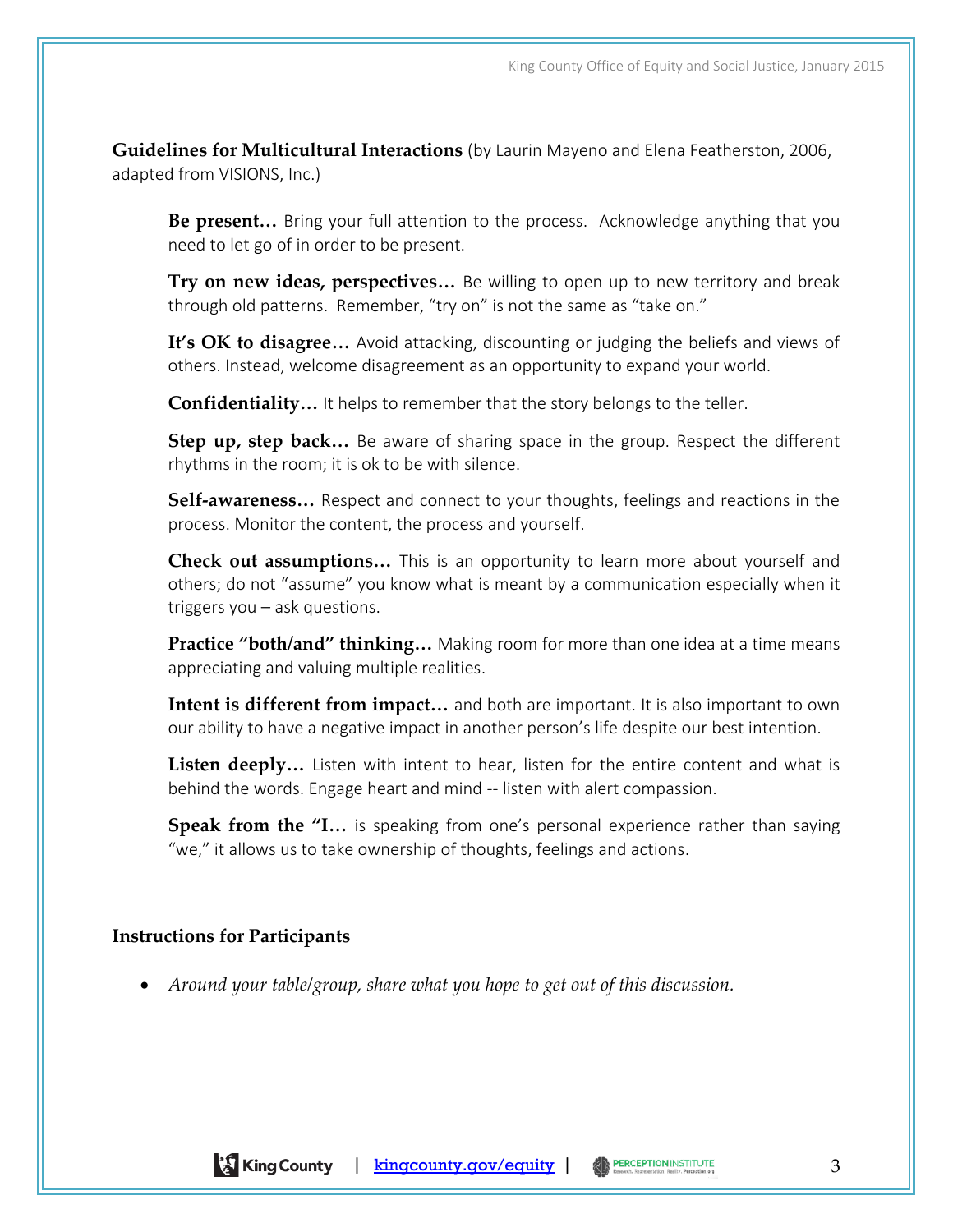## **Part 2: Understanding the Concepts (45 minutes,** with video**)**

Short video from Rachel Godsil's presentation at the 2014 ESJ Annual Forum – Building a Culture of Equity (28 min.): [https://www.youtube.com/watch?v=AGlRt-5HX\\_E&feature=em-share\\_video\\_user](https://www.youtube.com/watch?v=AGlRt-5HX_E&feature=em-share_video_user)

**Implicit bias** refers to the process of associating stereotypes or attitudes toward categories of people without conscious awareness.

**Racial anxiety** is discomfort about the experience and potential consequences of inter-racial interaction:

- People of color can be anxious that they will be the target of discrimination and hostile or distant treatment;
- Whites can be anxious that they will be assumed to be racist and, therefore, will be met with distrust or hostility.

People experiencing racial anxiety often engage in less eye contact, have shorter interactions, and generally seem—and feel—awkward. Not surprisingly, if two people are both anxious that an interaction will be negative, it often is. So racial anxiety can result in a negative feedback loop in which both parties' fears appear to be confirmed by the behavior of the other.

**Stereotype threat** occurs when a person is concerned that she will confirm a negative stereotype about her group. When people are aware of a negative stereotype about their group in a domain in which they are identified, their attention is split between the activity at hand and concerns about being seen stereotypically.

**Implicit Association Test** (drawing from Discussion Materials, Patricia Devine) **(15+minutes)**

### **Questions for Participants**

- *Have you taken the Race IAT and one other IAT of your choice?*
- *What are your thoughts or reactions?*
- *What does it mean for how you work with your colleagues? The public?*

If you took the Race IAT and found it easier to pair white faces with positive words and black faces with negative words or the Gender IAT and found it easier to associate words linked to work with men and family to women, you are not alone. More than 85% of whites are shown to have a "preference" for whites, for example. The good news is that this "preference" is not fixed – you can change it – and that you can make sure your behavior is not affected by this automatic response that is not consistent with your conscious beliefs.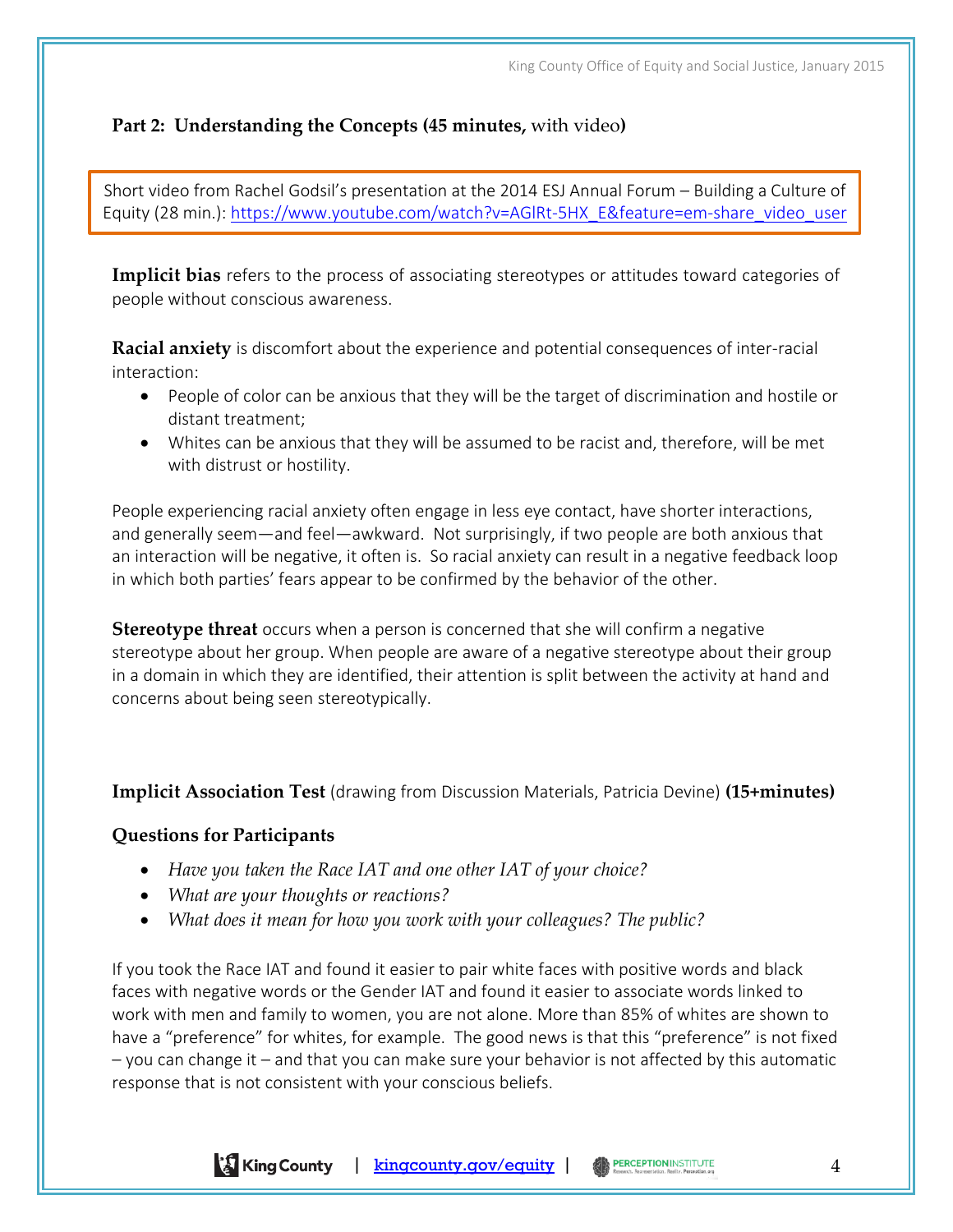## **Part 3: Preventing Effects of Implicit Bias (30 minutes)**

It is important that people consciously engage in the process (Wald and Tropp<sup>\*‡</sup>, 2013):

- Have intention and motivation to bring about change
- Become aware of bias
- Pay attention to when stereotypical responses or assumptions are activated
- Make time to practice new strategies

#### **Instructions for Participants**

*Take a moment to review the interventions handout. (2 min.) We will focus on the interventions that we can practice easily on our own as individuals, and start to develop immediately within our workplaces, to bring about positive change.*

#### Individual Interventions



**Individuation**



**Increasing opportunities for contact**

#### Institutional Interventions

**Replacement**

- Improve Conditions of Decision-making§
- Count

 $\overline{a}$ 

<sup>‡</sup> Wald, J., Tropp, L. *Strategies for Reducing Racial Bias and Anxiety in Schools* (PDF document). Retrieved from http://www.onenationindivisible.org/wp-content/uploads/2013/11/Strategies-for-Reducing-Racial-Bias-and-Anxiety-in-Schools\_Wald-and-Tropp.pdf